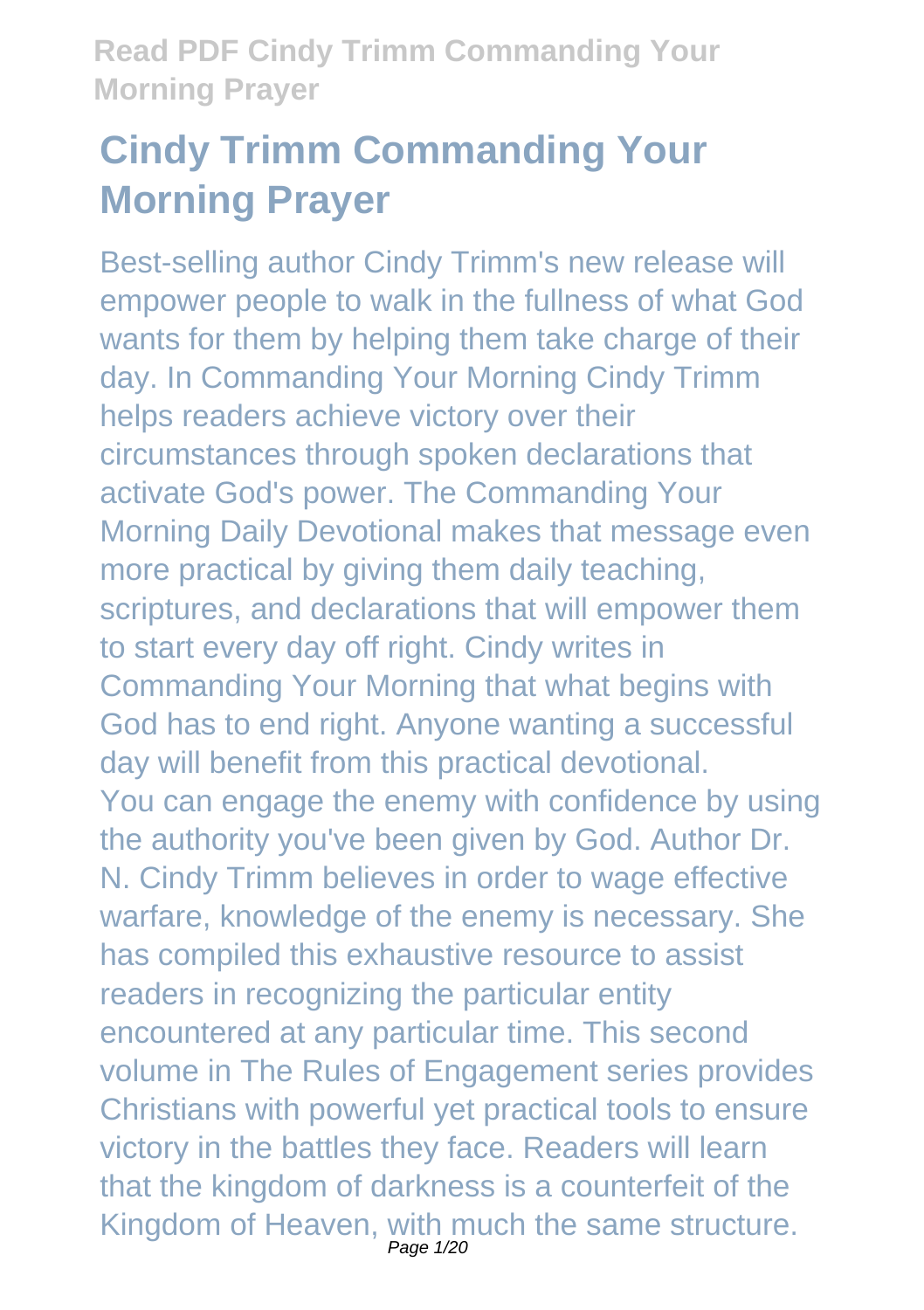Using Scripture, Dr. Trimm describes Satan's realm and its functionality. Readers will learn God's truth about principalities and powers and other demonic influences so they can better engage the enemy. Now, just as Jesus promised, believers will plunder the kingdom of darkness because they recognize the enemy and know how to fight

This book contains powerful warfare prayers and decrees taken from Scripture that will break the powers of darkness and release the blessings and favor of God.

Your Words Have Power DIVIf you want your life to change, it all starts with what you think and say. In her authoritative, declarative style, Cindy Trimm helps you achieve victory over your circumstances through spoken declarations that activate God's power.You will put meaning and purpose back into your life when you positively direct your thoughts, words, and actions toward the realization of your goals. Begin each day by commanding your morning. As you do, know that whatever begins with God and His principles, has to end right./div Kingdom School of Ministry

Your Breakthrough Is Only a PUSH Away Today's world knows little about perseverance. This is why so few people become innovators, entrepreneurs, and world-changers. Success is bypassed, not due to a lack of opportunity, but because we don't know how to maximize the opportunities in front of us and Page 2/20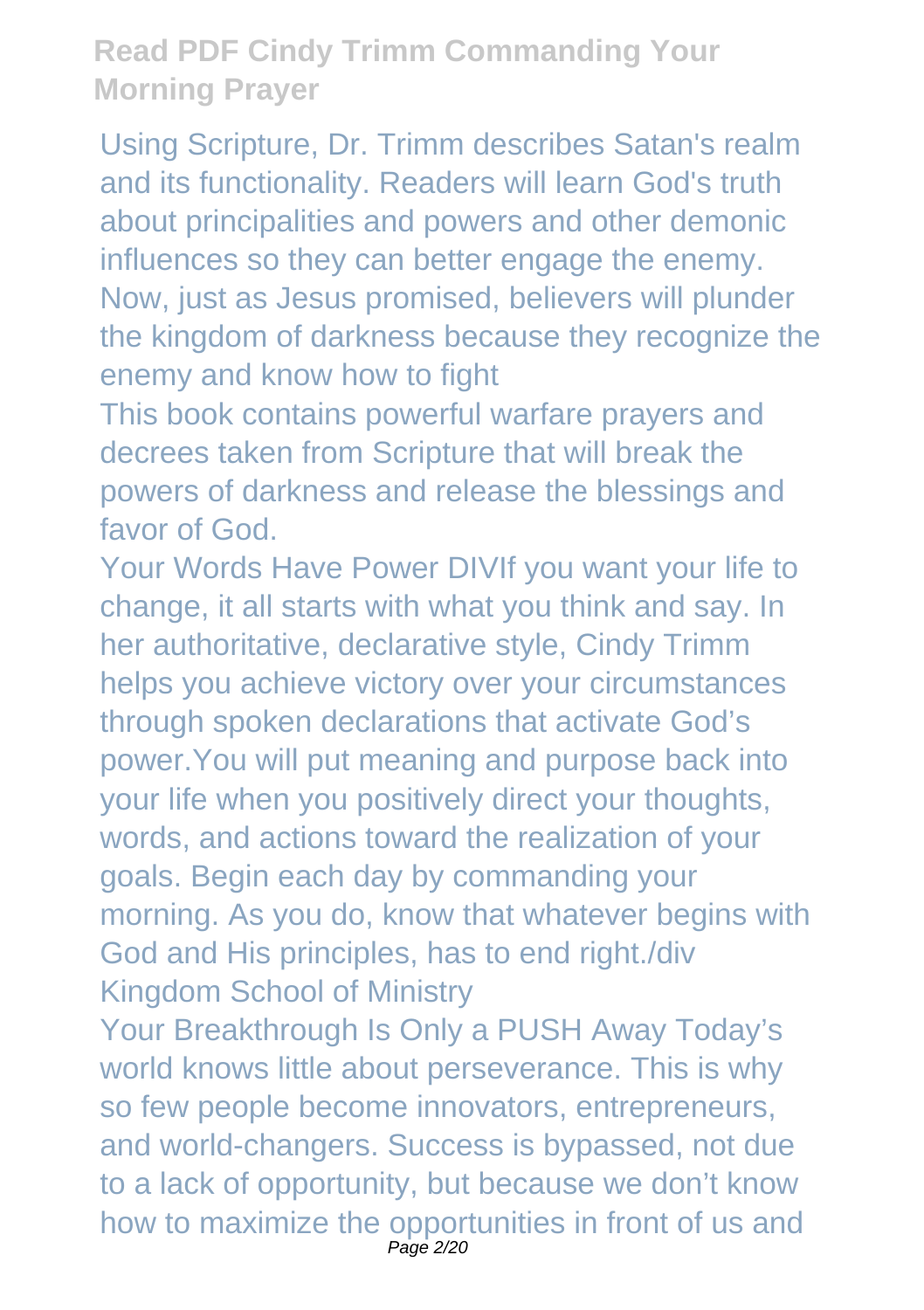PUSH - persevere until success happens. In her encouraging and dynamic style, Dr. Cindy Trimm inspires you to go for it. It is one thing to read about the lives of great achievers—it is another thing to join their ranks. Learn how to: • Carry your dreams, visions, and goals "full term" and to complete fulfillment • Exercise the power of faith to overcome the impossible and release God's supernatural purposes into your life • Resist the temptation to 'cave' under pressure and press on even when you don't feel like it anymore • Empower others to fulfill their divine destinies through co-laboring with them "If you dare to believe that God has something great in store for you to do, to accomplish, or to achieve, you must be prepared to persevere in spite of your hardship, setbacks, and challenges in order to realize your dreams and accomplish your goals. This book is written to give you that extra push." —Cindy Trimm

FROM THE BEST-SELLING AUTHOR OF THE PRAYER WARRIOR'S WAY; THE ART OF WAR FOR SPIRITUAL BATTLE; HELLO, TOMORROW!; AND COMMANDING YOUR MORNING SELLING MORE THAN ONE MILLION COPIES COMBINED. Your yesterday does not define your tomorrow. This book will set you free from the past, change the way you see yourself, and push you to pursue your future and all that God has for you. Each of us is born with a seed of greatness, but in many of us, it never Page 3/20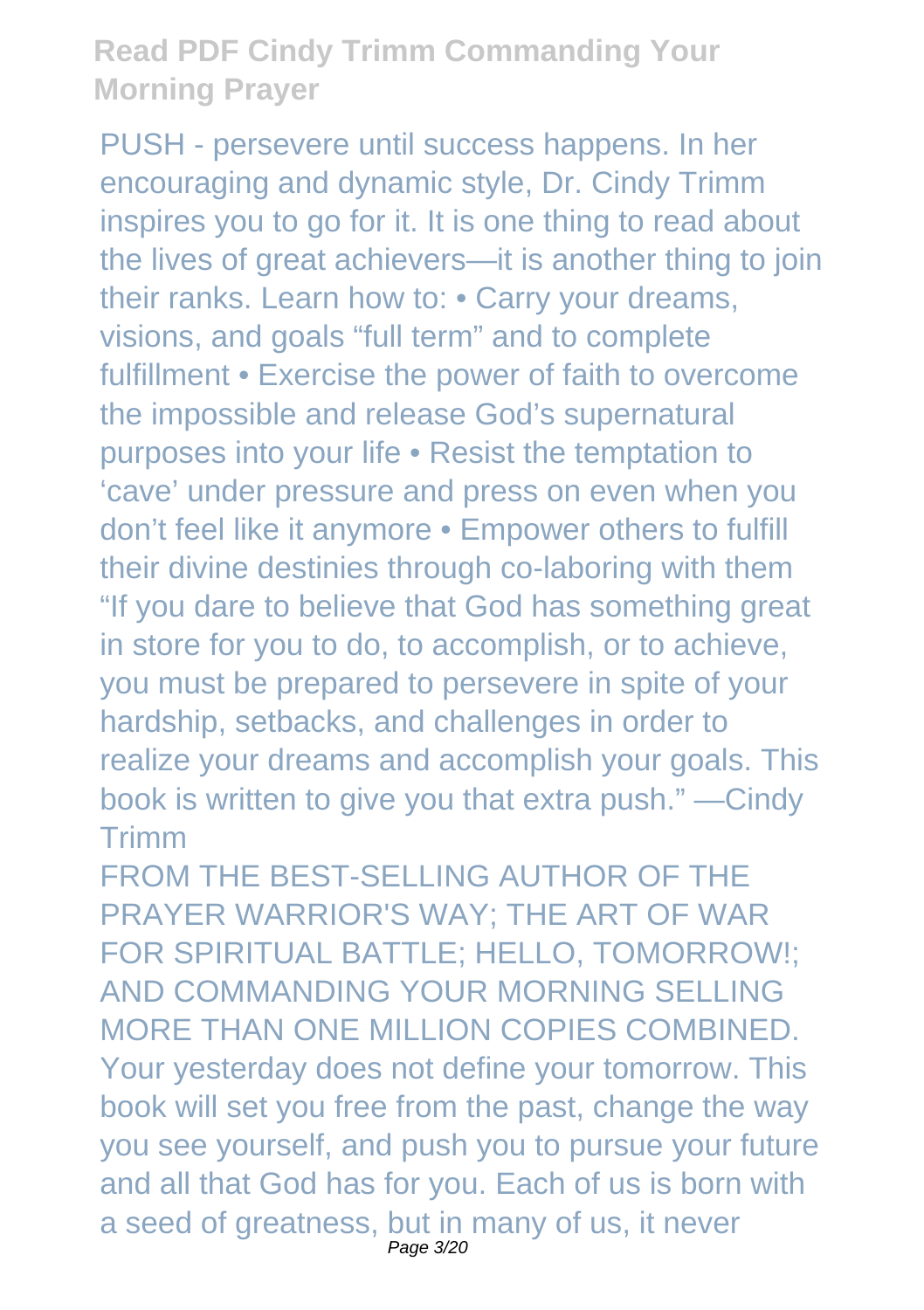grows to maturity because we don't realize our full potential. We continue to live day-to-day based on the failures, defeatist attitude, and purposelessness of the past rather than acknowledging that we were created for more. Using insights gained from the Book of Genesis, Goodbye, Yesterday! teaches readers the 12 principles of faith they need to be set free from the past, change the way they see themselves, and move fully into all that God has for them to do and to be. It enables readers to renegotiate their future, redefine their destiny, reestablish their dominion in a world of chaos, and realize their full potential as God's representatives on the earth. This book will help readers move beyond the self-defeating behaviors and mind-sets of the past and embrace the "awesome" person God designed them to be! Also Available in Spanish ISBN: 978-1-62999-271-6 OTHER BOOKS BY CINDY TRIMM: Hello, Tomorrow! (2018) ISBN: 978-1629995496 The Rules of Engagement for Overcoming Your Past (2014) ISBN: 978-1621362333 'Til Heaven Invades Earth (2013)

ISBN: 978-1621362906

Tap into the supernatural realm, where you will find love, peace, contentment, and the solution to every problem you face-if you will answer the call to pray. You shall decree a thing and it shall be established! God created the universe by speaking it into existence. Crafted in the image of your Maker, your words possess a similar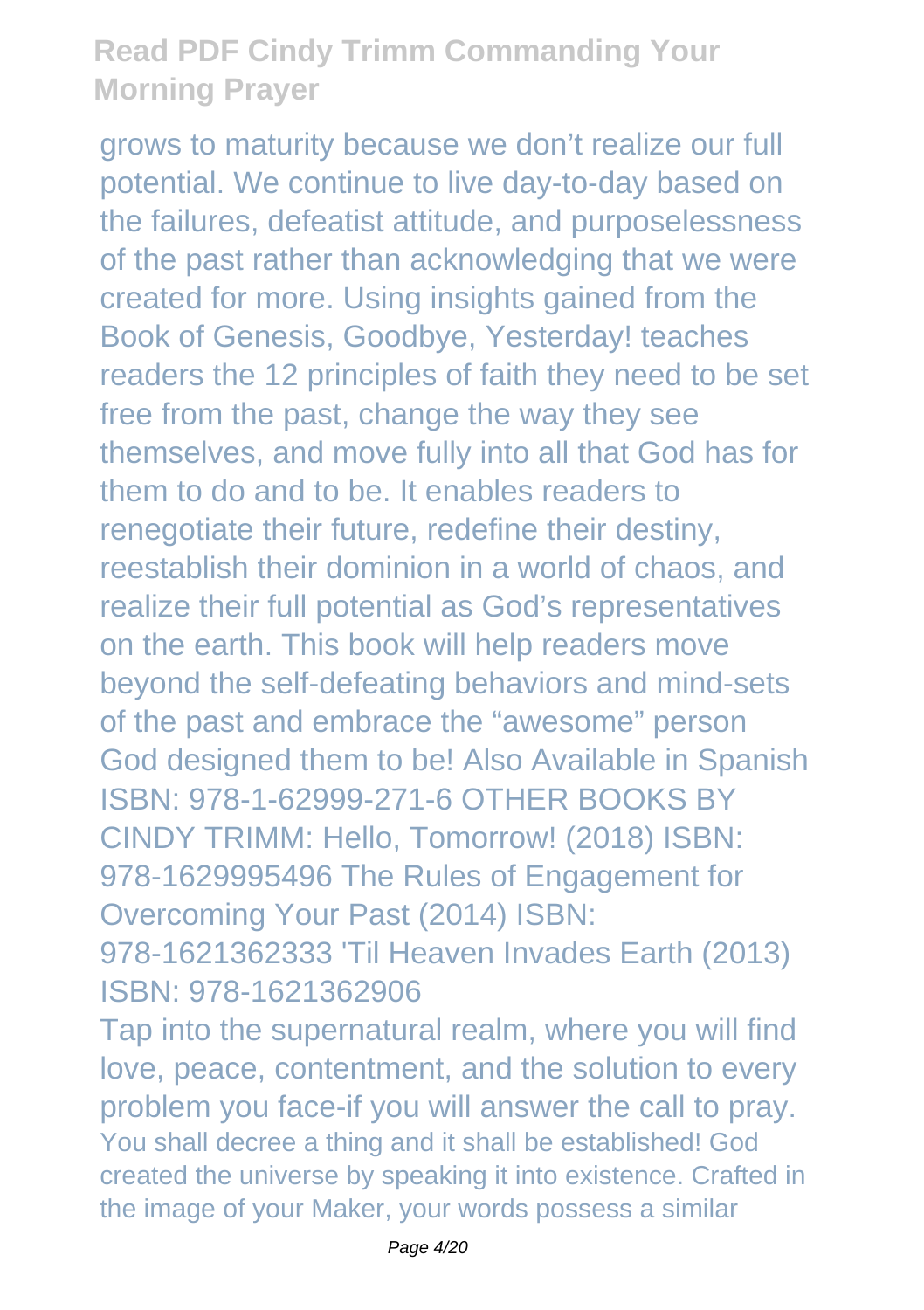creative power. When you declare the words of God with His authority, your words will shape reality. Dr. Cindy Trimm is an international, catalytic leader who has revolutionized the Christian world with her dynamic teaching on decreeing and declaring the Word of God. In brief, power-packaged segments, she offers teaching on how to decree and declare the abundance of God over 40 strategic areas of your everyday life. These include declarations, confessions and prayers for releasing the fullness of God over your: Spirit, through prayer, meditation, and fasting. Mind, through creativity, study, and growing in wisdom. Relationships, through forgiveness and agreement. Body, through selfcontrol, healthy living, and rest. Job and workplace, through purpose, diligence, and good work. And many more! Start decreeing God's Word over your spirit, soul, and body, and enjoy the fullness of life that Jesus has made available! Get ready to Experience the best 40 days of your life! \*\*Ebook version does not include DVD\*\* The 40 Day Soul Fast Leader's Guide: Your Journey To Authentic Living is an eight-week study of the life of the soul, the practice of fasting, and the process of living more authentically. It includes 8 weekly teachings on DVD, leader's guidelines, & additional resources for establishing & facilitating groups. Churches, organizations, small groups, and families are encouraged to travel together on this 40-day journey to greater mental, emotional, and spiritual health. It is a transformational expedition that will lead you on an inward journey to greater health, happiness, and success as you learn to live from the inside out. If everyone who picks up this book takes it upon him or herself to encourage others to participate, we would create an unstoppable movement! You may think that one healed soul cannot heal the world, but it can. FROM THE BEST-SELLING AUTHOR OF THE PRAYER WARRIOR'S WAY; THE ART OF WAR FOR SPIRITUAL<br>Page 5/20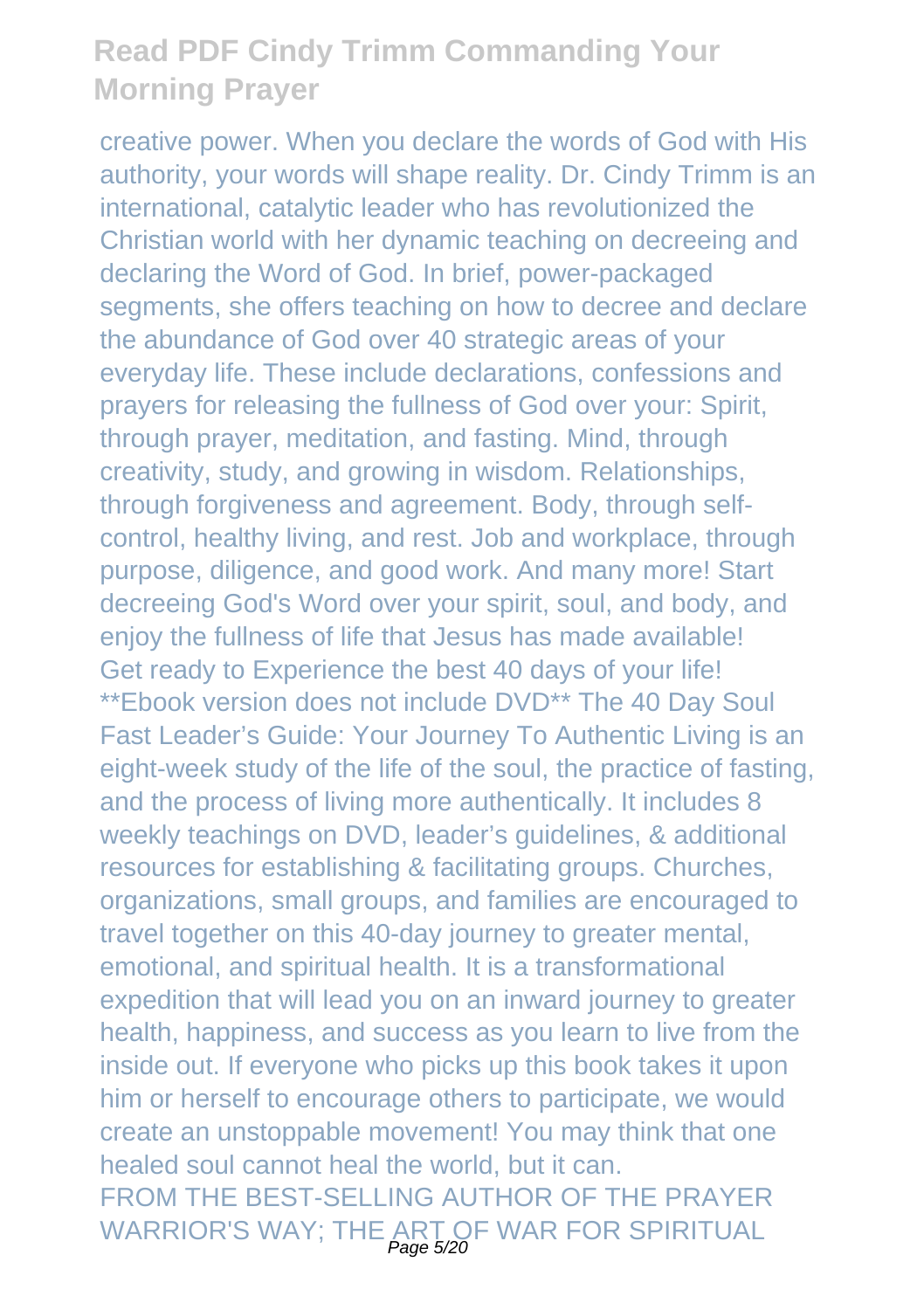BATTLE; HELLO, TOMORROW!; AND COMMANDING YOUR MORNING SELLING MORE THAN ONE MILLION COPIES COMBINED. Your yesterday does not define your tomorrow. This book will set you free from the past, change the way you see yourself, and push you to pursue your future and all that God has for you. Each of us is born with a seed of greatness, but in many of us, it never grows to maturity because we don't realize our full potential. We continue to live day-to-day based on the failures, defeatist attitude, and purposelessness of the past rather than acknowledging that we were created for more. Using insights gained from the Book of Genesis, Goodbye, Yesterday! teaches readers the 12 principles of faith they need to be set free from the past, change the way they see themselves, and move fully into all that God has for them to do and to be. It enables readers to renegotiate their future, redefine their destiny, reestablish their dominion in a world of chaos, and realize their full potential as God's representatives on the earth. This book will help readers move beyond the self-defeating behaviors and mind-sets of the past and embrace the "awesome" person God designed them to be! Also Available in Spanish ISBN: 978-1-62999-271-6 OTHER BOOKS BY CINDY TRIMM: Hello, Tomorrow! (2018) ISBN: 978-1629995496 The Rules of Engagement for Overcoming Your Past (2014) ISBN: 978-1621362333 'Til Heaven Invades Earth (2013) ISBN: 978-1621362906

Declare God's Word in your life every day with insightful reflection, relevant Scripture, and space for your own thoughts and revelations in this helpful companion guide from Lakewood Church pastor Joel Osteen. Words have power. Whenever we speak something either good or bad, we give life to what we are saying. In his bestselling book, I Declare, Pastor Joel Osteen reveals 31 declarations that can bring God's favor and blessing to the reader's life in a greater way.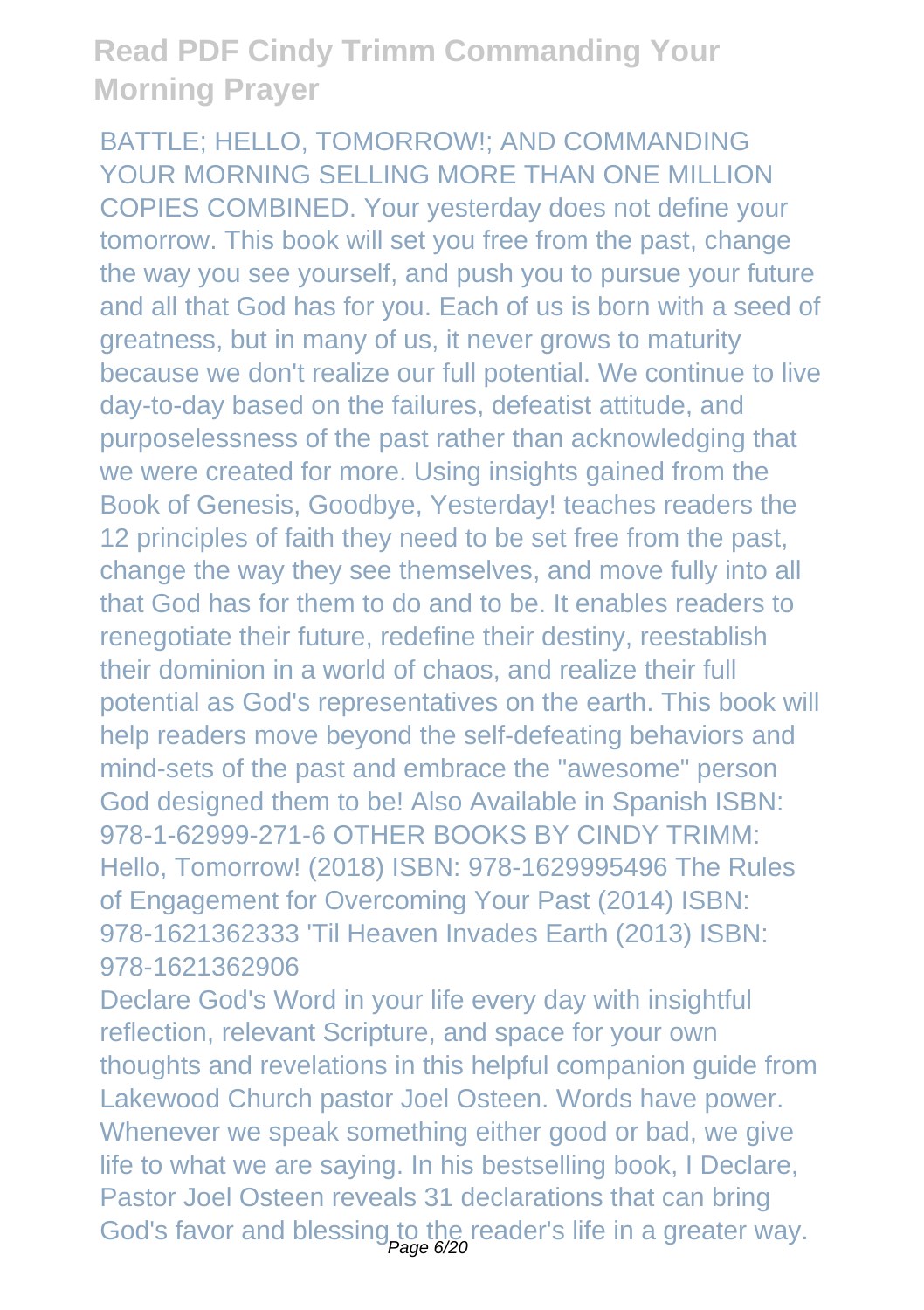Now, Joel Osteen offers a practical tool that will help ensure that what you say about yourself and others are positive, inspiring, and encouraging. In this personal application guide. you will also see how God helps you see His favor and blessings every day. So if you want to know what life will be like five years from now, take this faithful companion in hand, and begin the next 31 days with the only One who has the power to bless the future.

DIVDIVBeat the devil at his own game and wage warfare with confidence!/div/div

Get ready to experience the best 40 days of your life! The 40 Day Soul Fast: Your Journey To Authentic Living is an eightweek study of the life of the soul, the practice of fasting, and the process of living more authentically. It is a

transformational expedition that will lead you on an inward journey to greater health, happiness, and success as you learn to live from the inside out—as we are told by Jesus in the book of Matthew: "Ignite the kingdom life within you, a fire within you . . . changing you from the inside out . . . make a clean sweep of your lives" (Matthew 3:11). When all is well with the souls of humanity, all will be well in the world. When you have peace in your soul, you will bring that peace to bear on the world around you—you will become the change you are hoping to see. Churches, organizations, small groups, and families are encouraged to travel together on this 40-day journey to greater mental, emotional, and spiritual health. If everyone who picks up this book takes it upon him or herself to encourage others to participate, we would create an unstoppable movement! You may think that one healed soul cannot heal the world, but it can.Join the Soul Fast Movement by going to www.soulfast.com. There you will find soulempowering resources and tools to not only transform your life, but the world! The 40 Day Soul Fast promises to bring the best out of you so that you can impact your world for good.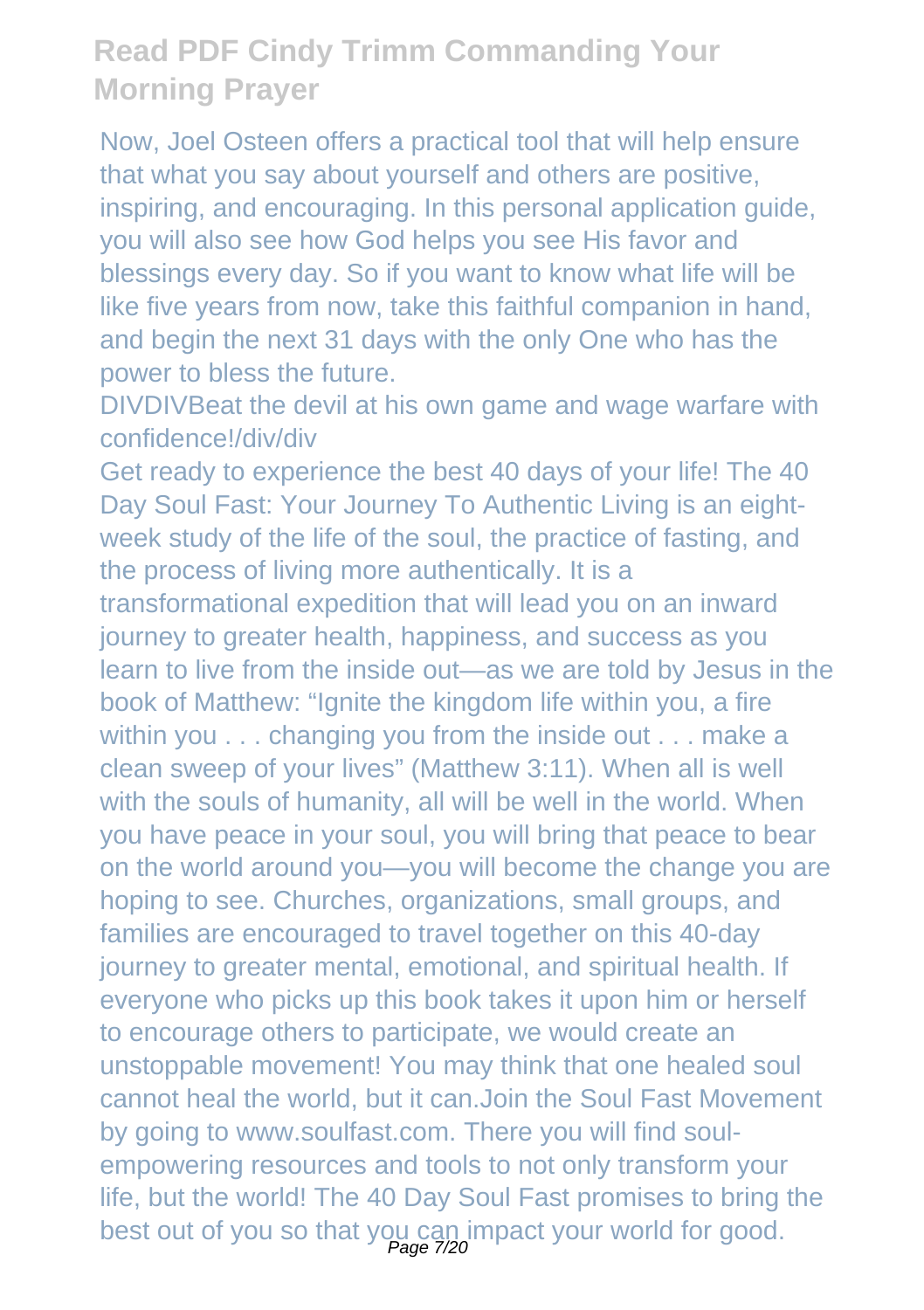Have the courage to follow your heart! Step out and engage with your authentic self—it will be the best 40 days of your life! In her authoritative, declarative style, Cindy Trimm helps you achieve victory over your circumstances through spoken declarations that activate God's power.

Based on a regular, favorite feature of Joel Osteen's sermons, I DECLARE helps readers claim God's blessings for their lives. Broken into thirty-one segments, this book defines the most powerful blessings in Scripture and encourages readers to declare one each day for a month. The declarations will affirm God's blessings in the area of health, family legacy, decisions, finances, thoughts, outlook, and overcoming obstacles.

As one of the world's most renowned motivational speakers, Les Brown is a dynamic personality and highly-sought-after resource in business and professional circles for Fortune 500 CEOs, small business owners, non-profit and community leaders from all sectors of society looking to expand opportunity. For five decades he has not only studied the science of achievement, he's mastered it by interviewing thousands of successful business leaders and collaborating with them in the boardroom, translating theory into bottom-line results for his clients.Les Brown's straight-from-the-heart, passion and high- energy motivates audiences to step beyond their limitations and into their greatness in many ways. Over the past two decades, Les has expanded his role from keynote speaker to Master Trainer, creating the kind of workshop learning experience that got him committed to personal and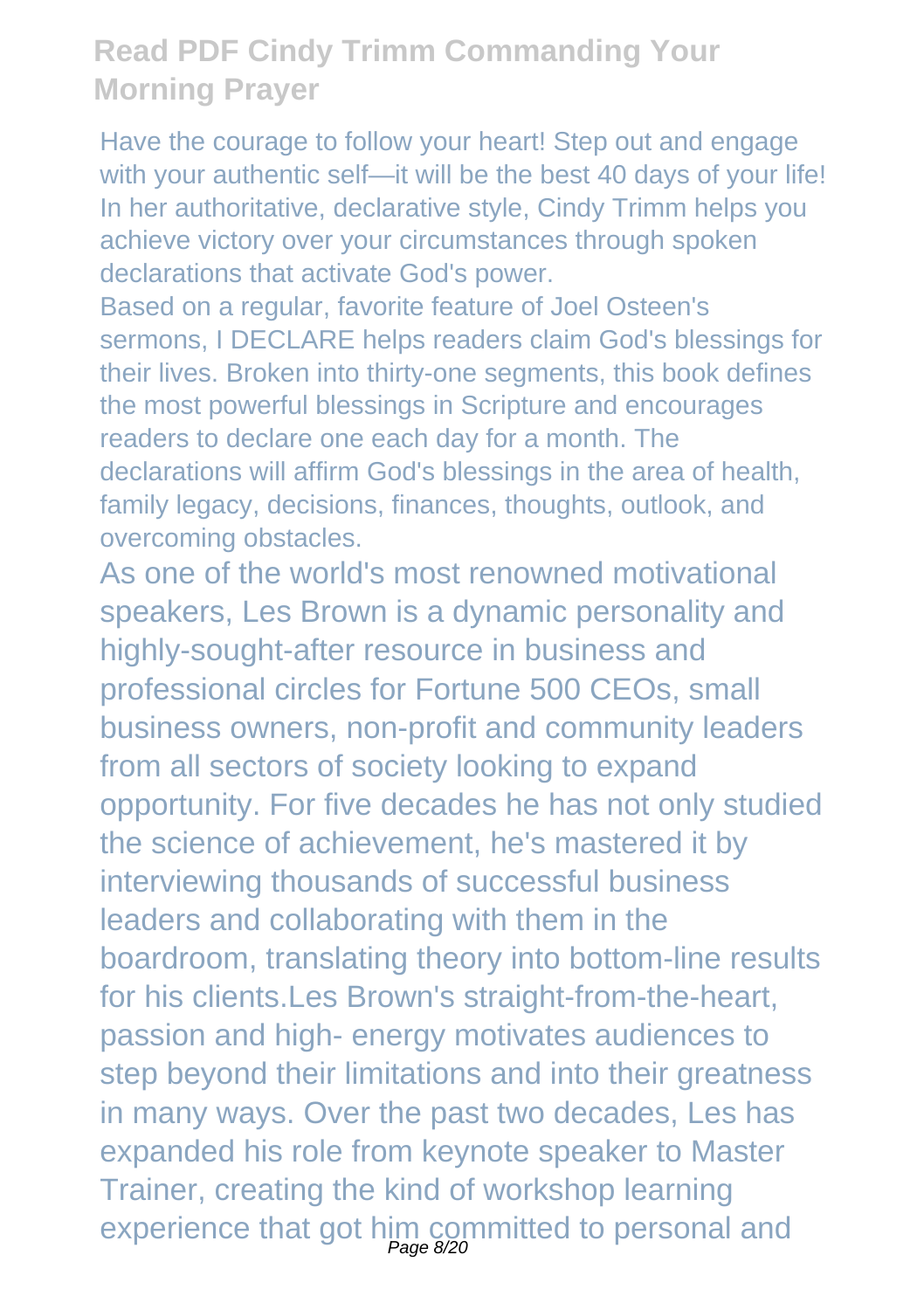professional development many years earlier. His charisma, warmth and humor have transformed ordinary people into extraordinary achievers by using his own life, and his in-depth study of others' challenges, to build an understanding of what works, what doesn't work, and why.

Your prayers can change the world Praying for others is the key to the expansion of the kingdom of God. It is the foundational power we have to bring spiritual change into our physical world. It is the work of every believer. ?Til Heaven Invades Earth is a manual on intercessory prayer. In her powerful, direct style Cindy Trimm gives you practical insights into the importance and impact of intercessory prayer for your life and the lives of those you love. God calls us into the dance and dialogue of prayer because He is looking for partners to reach out and save our planet and its people. Once we discover how to pray for others, we don't just get answers to our prayers, we become answers. Our hearts become knit together with God to establish His desires upon the earth: His blessings, His healing, His ways, His wisdom, His kingdom. Too many Christians have a pessimistic and "doom and gloom" view of the future because of a lack of understanding concerning what Jesus came to

establish--the kingdom of God. If believers cannot "see" the kingdom, they will focus on the negative things the news has to offer. This book aims to Page 9/20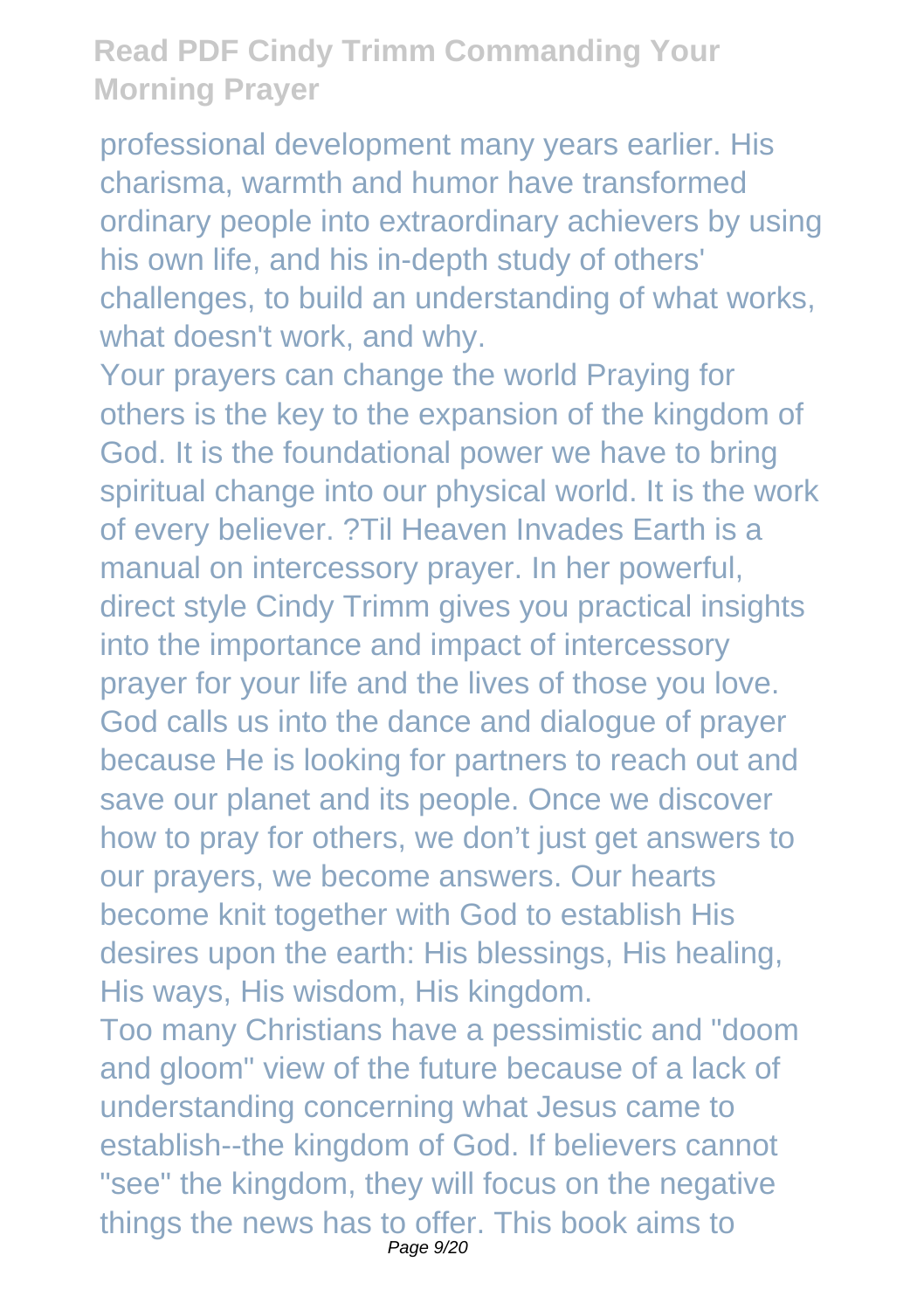correct this blindness.

This book will help me craft my future by teaching me to make declarations from God's Word that will set in motion His plan for my life and motivate me to believe good things from a good God so I can fulfill my destiny.

The solutions to today's greatest problems will not be found in a new technology, philanthropy, or social philosophy, but will be mined from the human soul. When Jesus came preaching a new kingdom, He was not proclaiming a new government as much as He was communicating a new paradigm that would liberate all who embraced it and empower them to live the authentic lives as world changers that God has planned for each of us. Heal Your Soul, Heal Your World is about the impact the life of our soul has on the world around us, and the journey into healing the soul that frees it to be the seat of the God ideas we need to address today's most troubling issues.

This new book by best-selling author Cindy Trimm, The Art of War for Spiritual Battle will become the "go-to" manual for preparing Christians to have victory in today's spiritual battles with the enemy through strategic spiritual warfare and powerful intercessory prayer.

Thirty years in the making, Audacious is a deep dive into the message that has compelled Beth Moore to serve women around the globe. Glancing over the Page 10/20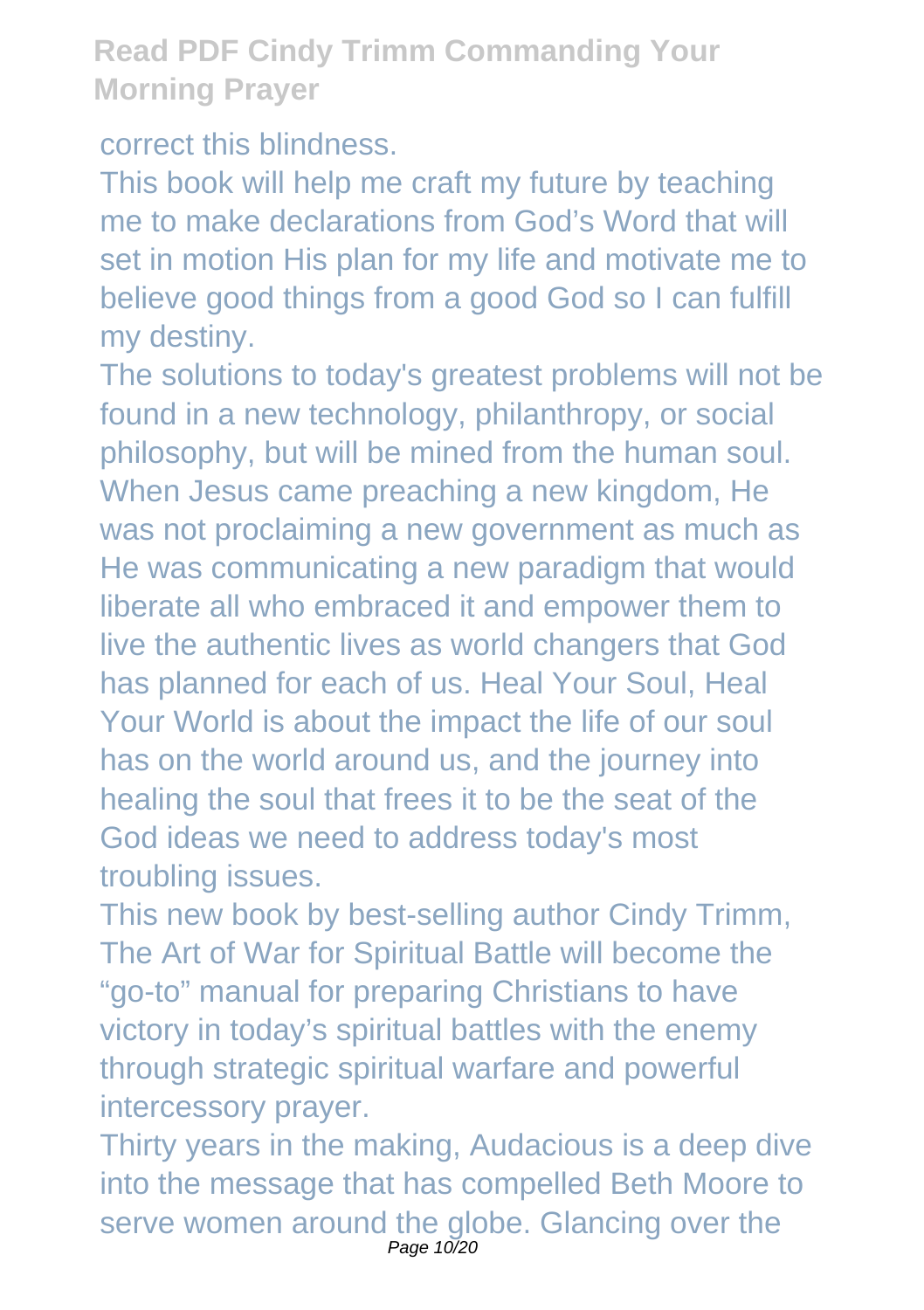years of ministry behind her and strengthening her resolve to the call before her, she came to the realization that her vision for women was incomplete. It lacked something they were aching for. Something Jesus was longing for. Beth identifies that missing link by digging through Scripture, unearthing life experiences, and spotlighting a turning point with the capacity to infuse any life with holy passion and purpose. What was missing? Well, let's just say, it's audacious and it's for all of us. And it's the path to the life you were born to live.

As pastors' wives, the authors of this devotional personally have experienced or witnessed the issues with which women struggle: identity, marriage, children, work. Reading this devotional is like having a conversation with a trusted friend who knows what you are going through. Over 52 weeks, these authors share from their hearts using engaging Scriptures, real-life inspiration, and practical wisdom they have learned along the way. Each week focuses on one theme, and daily devotions include Scripture and a prayer.

Your problems don't define you; they refine you. Sometimes life feels like a roller coaster ride filled with ups, downs, twists, turns, and unexpected sudden drops. Instead of moving forward with peace and purpose, our lives spin out of control. When chaos and uncertainty threaten to make you feel helpless . . . what do you do? Don't let life's detours take you for a ride. Get back in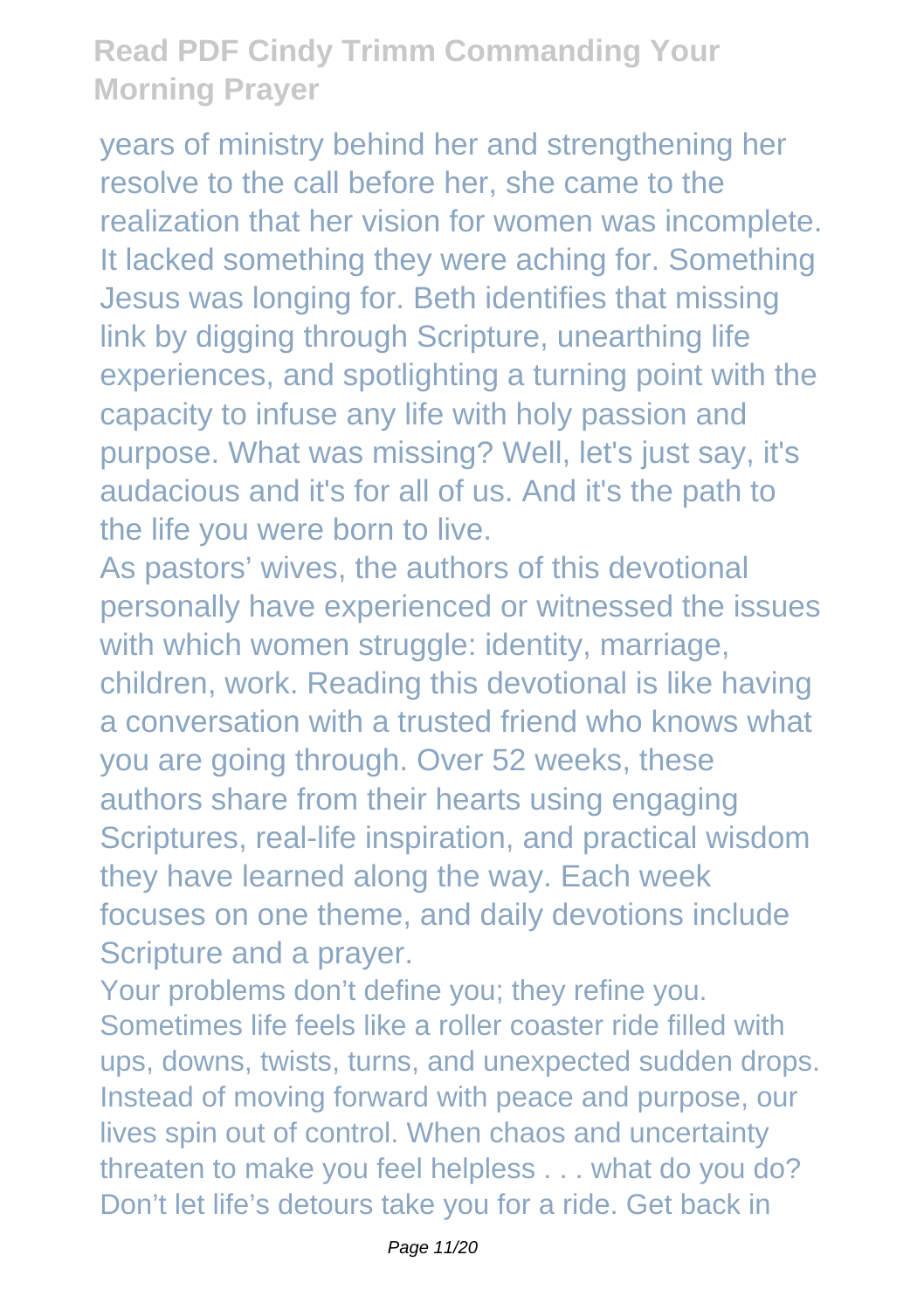the driver's seat! In Prevail, life strategist, Dr. Cindy Trimm, reveals how you can turn problems into opportunities so no pitfall will throw you off course. Discover how you can: See your current challenges asdoorways to new levels of success Break through barriers that keep you from enjoying life and loving the real you Develop a winning perspective that positions you to prosper Wake up every morning with a sense of meaning, purpose, dignity, and hope Your success, fulfillment, satisfaction, and destiny await you on the other side of your struggles, fears, setbacks, and disappointments. In the same way that a diamond is brought to beauty through immense stress, your true strength of character, worth, and value are found by embracing the prospering power inherent in your problems. You are tougher than your tough times. An executive vice president of CNN shares her revealing insights into the "good ol' boy network," arming women with the tools they need to succeed in a man's world. Reprint.

Commanding Your MorningUnleash the Power of God in Your LifeCharisma Media

Helps develop the staying power and endurance to see the plans God has given people through to the end, and gives them the character and confidence to find joy in even the toughest of struggles.

Start Living Abundantly in 40 Days! I came so they can have real and eternal life, more and better life than they ever dreamed of. —Jesus It's time for you to stop settling for anything less than the abundant life that Jesus came to give you. This prosperous life is available to you—it all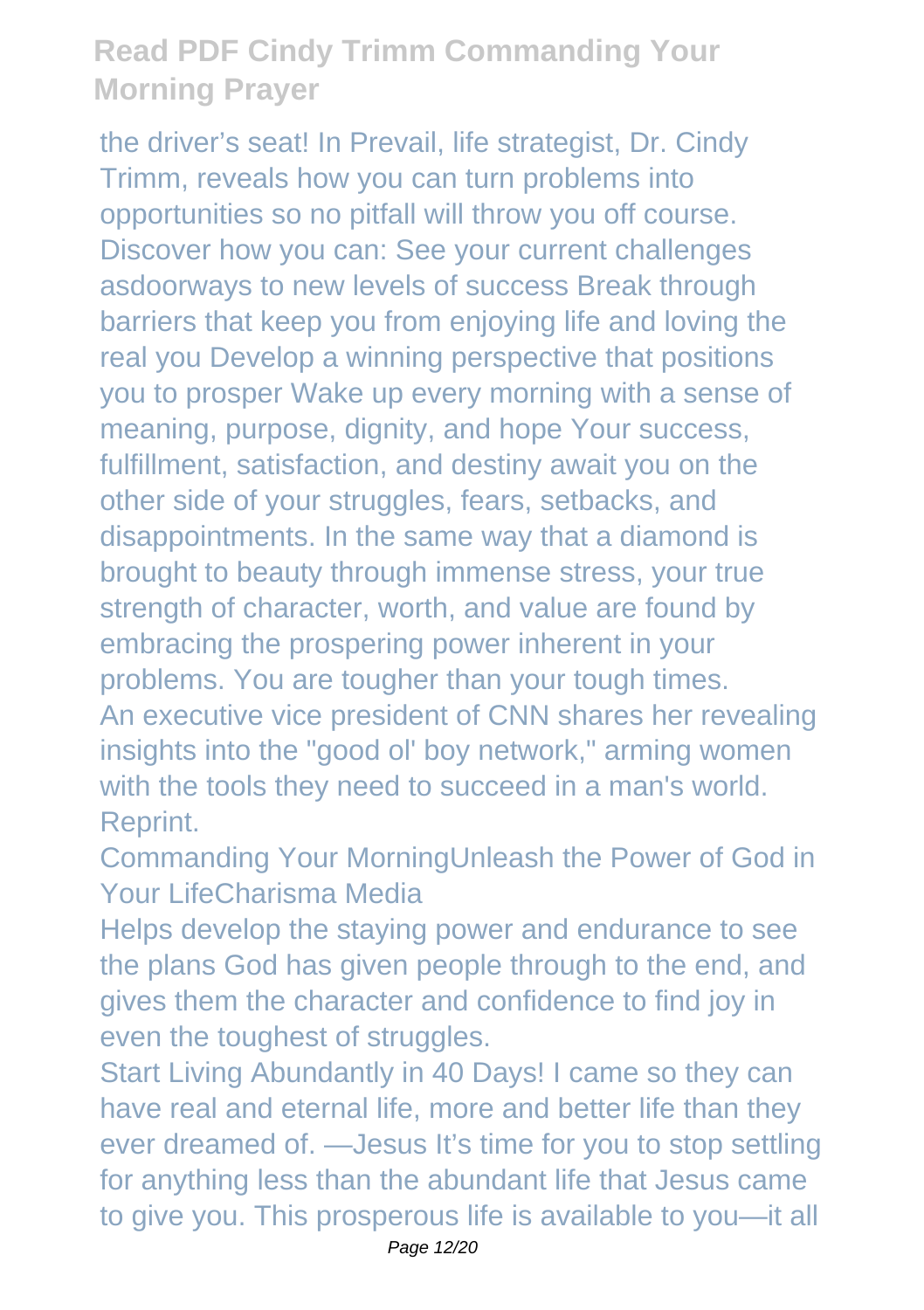starts with making healthy soul choices! This companion devotional to The Prosperous Soul from Dr. Cindy Trimm will lead you on an interactive 40-day journey to choosing abundance in every area of your life. Over the next 40 days, you will… Make key decisions that position you to fulfill your dreams and desires Learn how to enjoy prosperity in every area of your life: Spiritually, mentally, physically, relationally, vocationally, and financially. Discover 40 key practices for living your most prosperous life A prosperous soul is your all-access pass to living a rich and satisfying life. Get ready to start using these 40 practices and enjoy the abundant life that Jesus promised today!

God has a dream for you, and if you will seek Him, He will reveal and guide you to it. Living your dreams isn't easy. It takes persistence and tenacity, along with faith in yourself, in God, and in the vision He has given you. In this small book, Jentezen Franklin gives you a powerful message of hope: you can do it! The question is not can you dream, but do you have the courage to act on it? Is there a dream in your heart? Has life buried it? Have others told you it's too late? Don't you believe it! Using personal experiences and examples from biblical characters who pursued their dreams to the end, Franklin shows you how to find and walk out your Godgiven vision for your life.

Now a USA TODAY and Publishers Weekly bestseller! Meet the brilliant writer, fiercely independent mother, and passionate woman who captured the heart of C.S. Lewis and inspired the books that still enchant and change us today. When poet and writer Joy Davidman began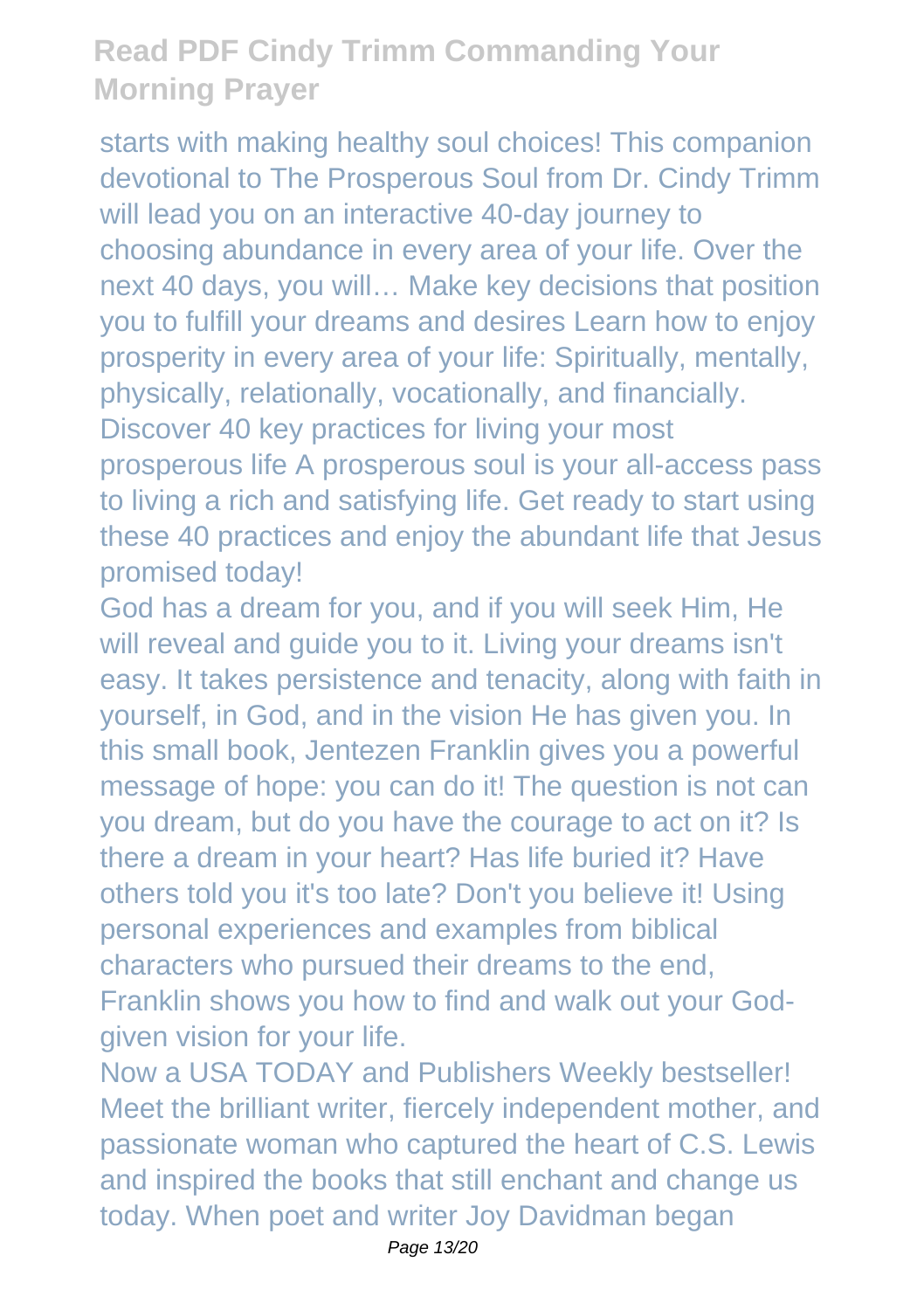writing letters to C. S. Lewis—known as Jack—she was looking for spiritual answers, not love. Love, after all, wasn't holding together her crumbling marriage. Everything about New Yorker Joy seemed ill-matched for an Oxford professor and the beloved writer of The Chronicles of Narnia, yet their minds bonded over their letters. Embarking on the adventure of her life, Joy traveled from America to England and back again, facing heartbreak and poverty, discovering friendship and faith, and against all odds, found a love that even the threat of death couldn't destroy. In this masterful exploration of one of the greatest love stories of modern times, we meet a brilliant writer, a fiercely independent mother, and a passionate woman who changed the life of this respected author and inspired books that still enchant us and change us. Joy lived at a time when women weren't meant to have a voice—and yet her love for Jack gave them both voices they didn't know they had. At once a fascinating historical novel and a glimpse into a writer's life, Becoming Mrs. Lewis is above all a love story—a love of literature and ideas and a love between a husband and wife that, in the end, was not impossible at all. Praise for Becoming Mrs. Lewis: "Becoming Mrs. Lewis deftly explores the life and work of Joy Davidman, a bold and brilliant woman who is long overdue her time in the spotlight. Carefully researched. Beautifully written. Deeply romantic. Fiercely intelligent. It is both a meditation on marriage and a whopping grand adventure. Touching, tender, and triumphant, this is a love story for the ages." —Ariel Lawhon, New York Times bestselling author of I Was Anastasia "Patti Callahan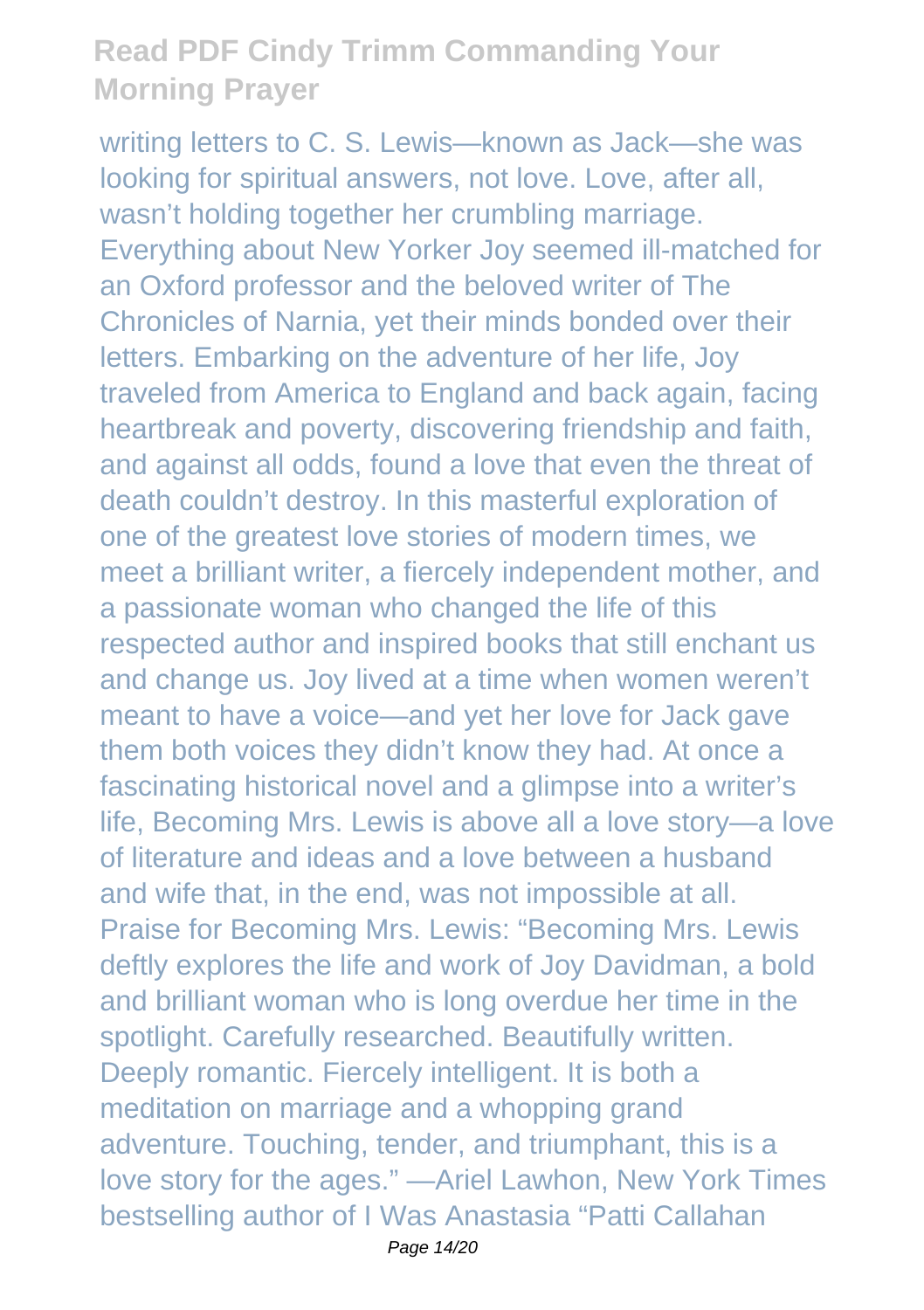Henry breathes wondrous fresh life into one of the greatest literary love stories of all time . . . The result is a deeply moving story about love and loss that is transformative and magical." —Pam Jenoff, New York Times bestselling author of The Orphan's Tale "It's novel. And it's a very good one. . . extraordinarily accurate. . . more accurate than most biographical essays that have been written about my mother." —Douglas Gresham, son of Joy Davidman, wife of C.S. Lewis This expanded edition includes: Map of Oxford Expanded discussion guide with 20+ questions for book clubs Timeline of Jack's and Joy's Lives Joy's (imagined) letter to Jack 10 Things You May Not Know About Joy Davidman and C. S. Lewis's Love Story Behind-thescenes essay: Oxford—The City When you have a specific issue in your life, you need a specific strategy. We all have things in our past that can derail our futures if we don't learn how to overcome

them. Strongholds and emotional attachments we allow in our lives—passed down to us from the culture, our education, and even our families—that can keep us going in circles. In her powerful style, Cindy Trimm identifies the spiritual setbacks we experience and provides practical biblically based techniques and strategies for securing your breakthrough. There is a spiritual war going on for your future. The Rules of Engagement for Overcoming Your Past is a manual to help you effectively wage every battle. Using the authority you have been given by God, you can break free from... . Guilt · Rejection · Abuse · Betrayal · Isolation, and more! Take back your personal power! Beloved, I pray that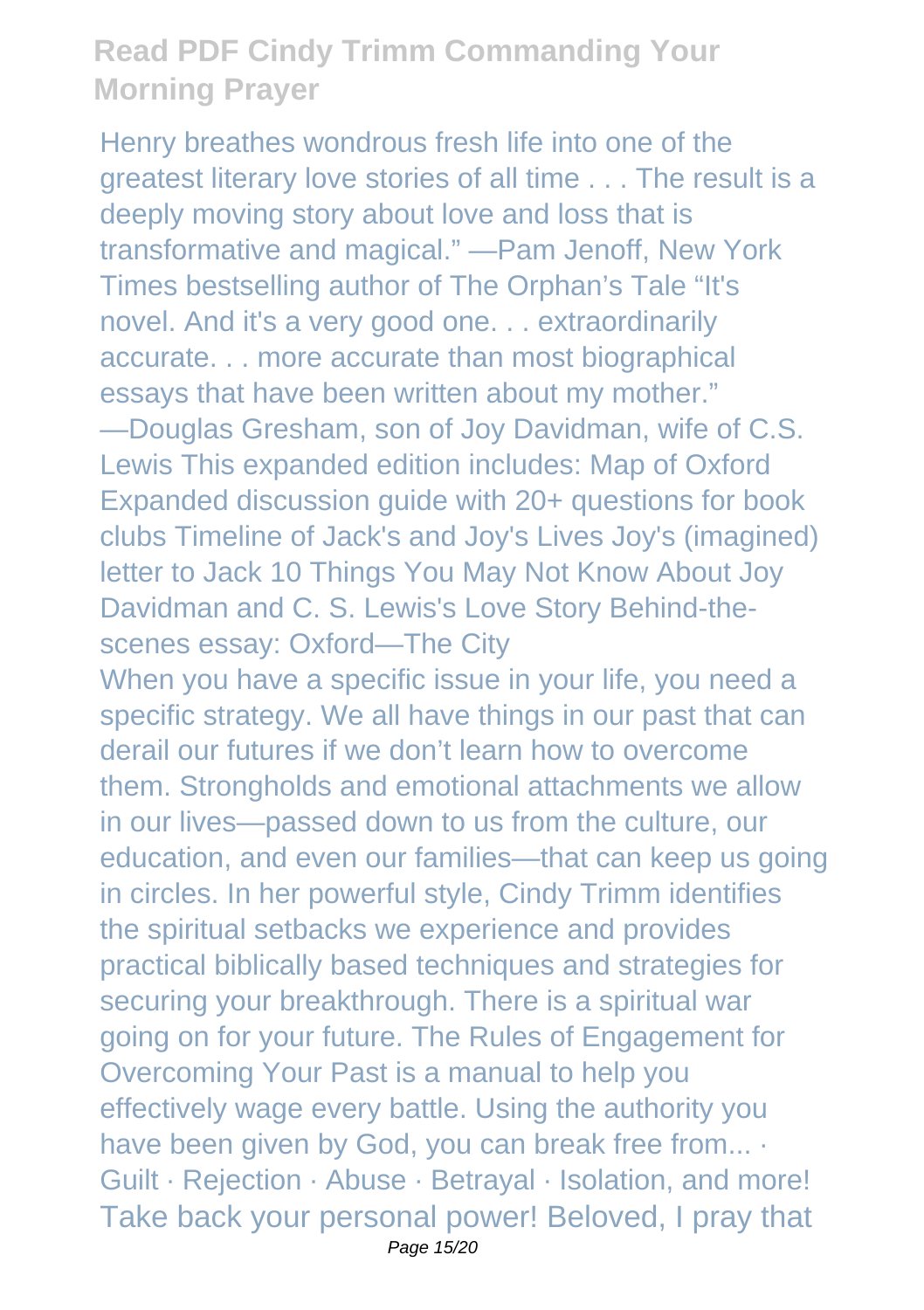you may prosper in all things and be in health, just as your soul prospers. (3 John 1:2 NKJV) Have you ever wondered… If everyone wants to succeed, why do so few people become successful? Can certain relationship patterns prevent me from stepping into my destiny? Are there habits or behaviors in my life that keep me from fulfilling my purpose? Develop the skills you need to succeed in life! While The 40 Day Soul Fast focused on the 40 characteristics of an authentic person, now bestselling author and empowerment specialist, Dr. Cindy Trimm delivers her follow-up—Reclaim Your Soul, which focuses on the 40 behaviors of a resilient person. Learn how to: • Identify destructive relationships in your life and break free from their harmful impact • Avoid unhealthy emotional attachments and shield your soul from possible damage • Unlock your potential and refuse to settle for anything or anyone that pulls you away from fulfilling your purpose Successful people are resilient people. The key to resiliency is learning how to reclaim your soul each and every day!

Get ready to experience the best 40 days of your life! 40 Days to Discovering the Real You: Learning to Live Authentically is an eight-week study of the life of the soul, the practice of fasting, and the process of living more authentically. It is a transformational expedition that will lead you on an inward journey to greater health, happiness, and success as you learn Page 16/20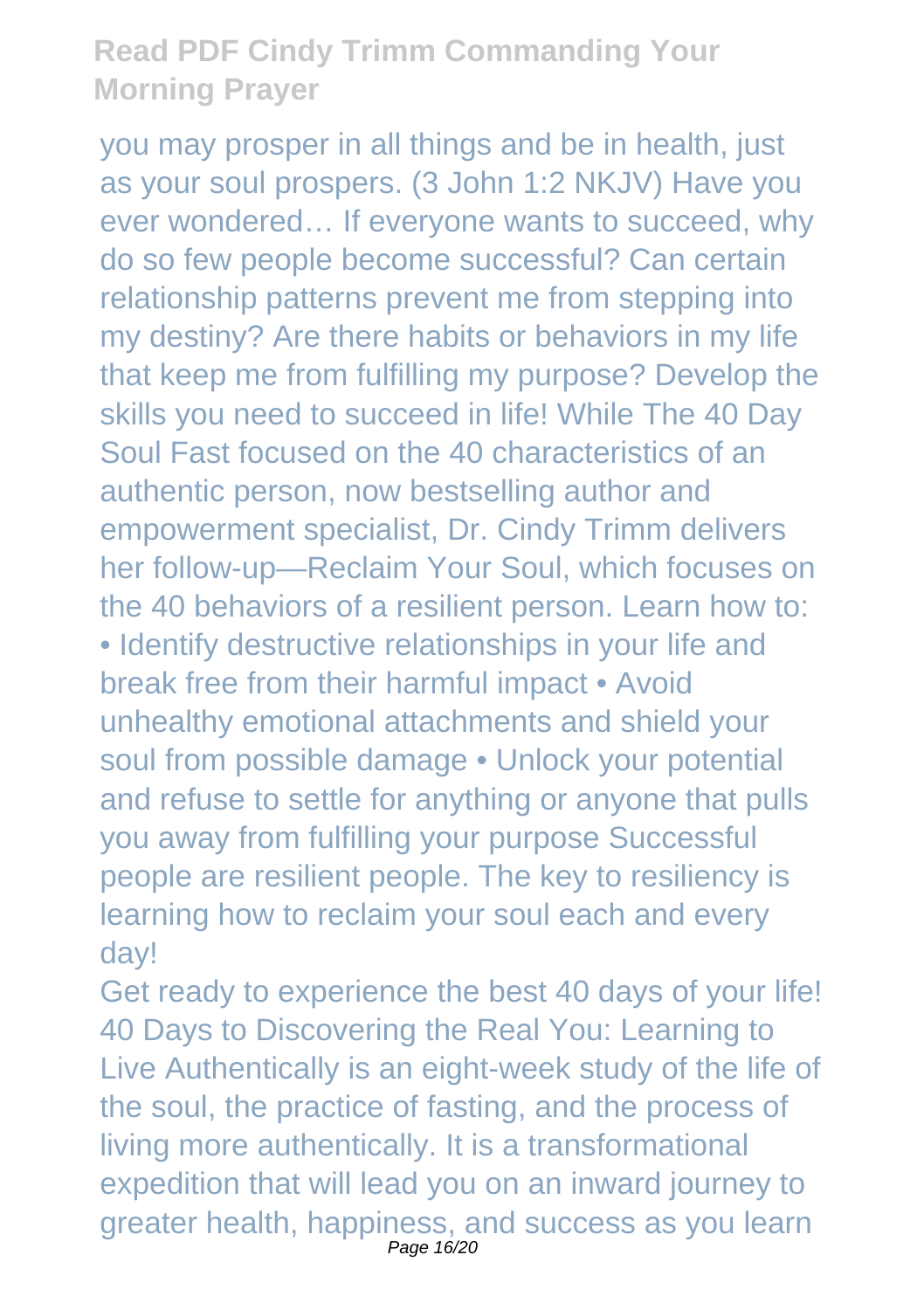to live from the inside out—as we are told by Jesus in the book of Matthew: "Ignite the kingdom life within you, a fire within you . . . changing you from the inside out . . . make a clean sweep of your lives" (Matthew 3:11). When all is well with the souls of humanity, all will be well in the world. When you have peace in your soul, you will bring that peace to bear on the world around you—you will become the change you are hoping to see. Churches, organizations, small groups, and families are encouraged to travel together on this 40-day journey to greater mental, emotional, and spiritual health. If everyone who picks up this book takes it upon him or herself to encourage others to participate, we would create an unstoppable movement! You may think that one healed soul cannot heal the world, but it can.Join the Soul Fast Movement by going to www.soulfast.com. There you will find soulempowering resources and tools to not only transform your life, but the world! 40 Days to Discovering the Real You promises to bring the best out of you so that you can impact your world for good. Have the courage to follow your heart! Step out and engage with your authentic self—it will be the best 40 days of your life! DIVUse the authority God has given you to move to the next level in your prayer life with this collection of proclamation prayers by best-selling author Kimberly Daniels. More than just a book on how to pray,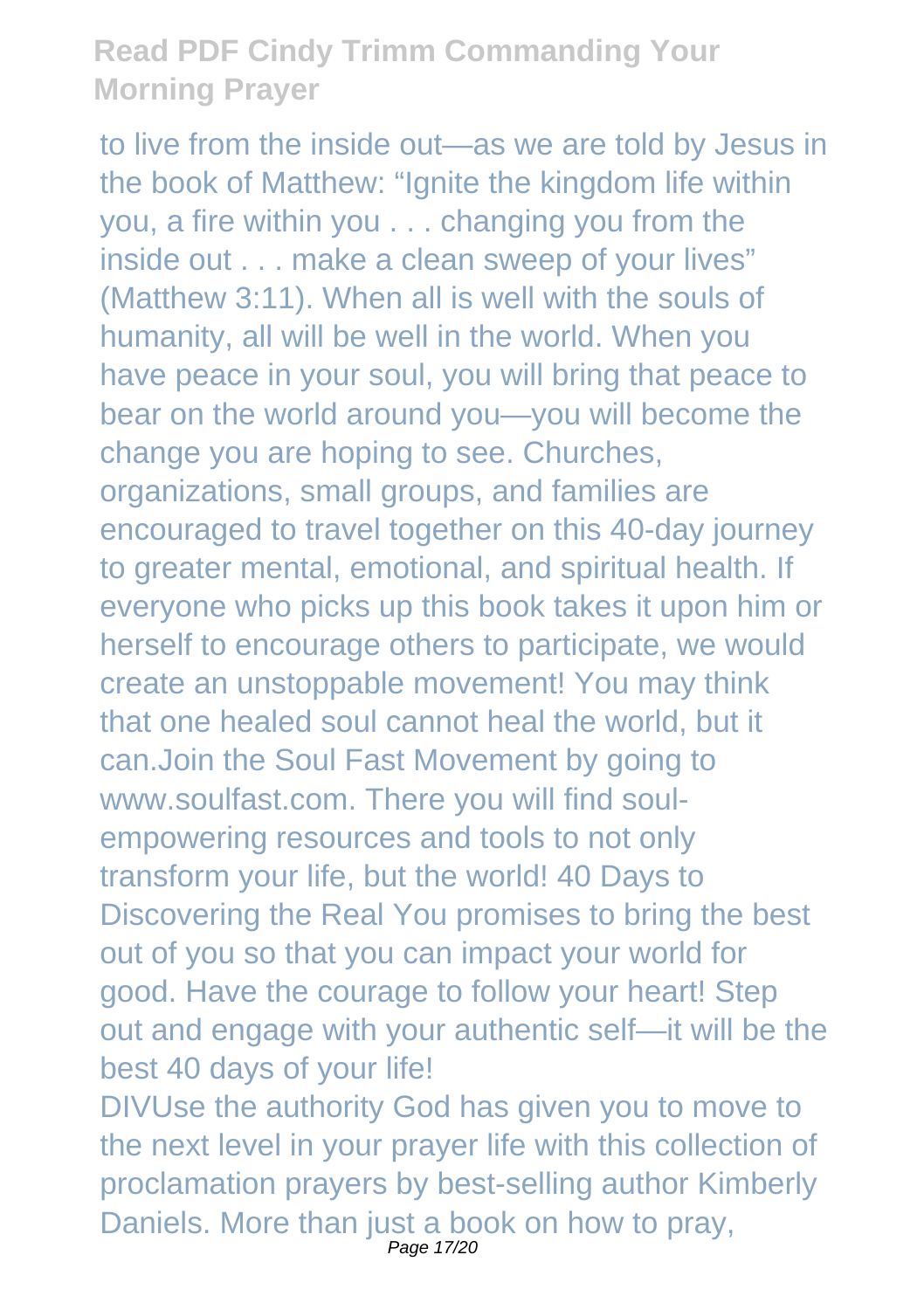Prayers That Bring Change is filled with actual prayers based on biblical principles that will help you live victoriously in every situation you face. Learn to break the powers of darkness and release the blessings and favor of God in your life./div God began to deal with me...As the tears rolled down my face, God said, You are thinking like a man. You are always concerned about the outward appearance...but what is the condition of your heart toward Me and toward My people? I sat there confused and said to the Lord, 'MY HEART?'... This groundbreaking message will open your eyes to the truth about your own heart. Whether you are new to the faith or have been doing great things for God's kingdom for years, you still need a new heart. This Word from the Lord has changed Dr. Bynum's life, and it will change yours as well! Find out how you can be doing good works for God and not even know Him as you should. Uncover areas where your old heart deceived you, and learn why it can't be fixed. Explore the heart/mind connection and see why this key to intimacy with God is so vital to a healthy, satisfying and effective life. God wants to do some major heart surgery and give you a permanent and improved life. Are you ready to receive. Learn How to Prosper in Every Area of Your Life! I came so they can have real and eternal life, more and better life than they ever dreamed of. —Jesus Prosperity begins from within. You were created to Page 18/20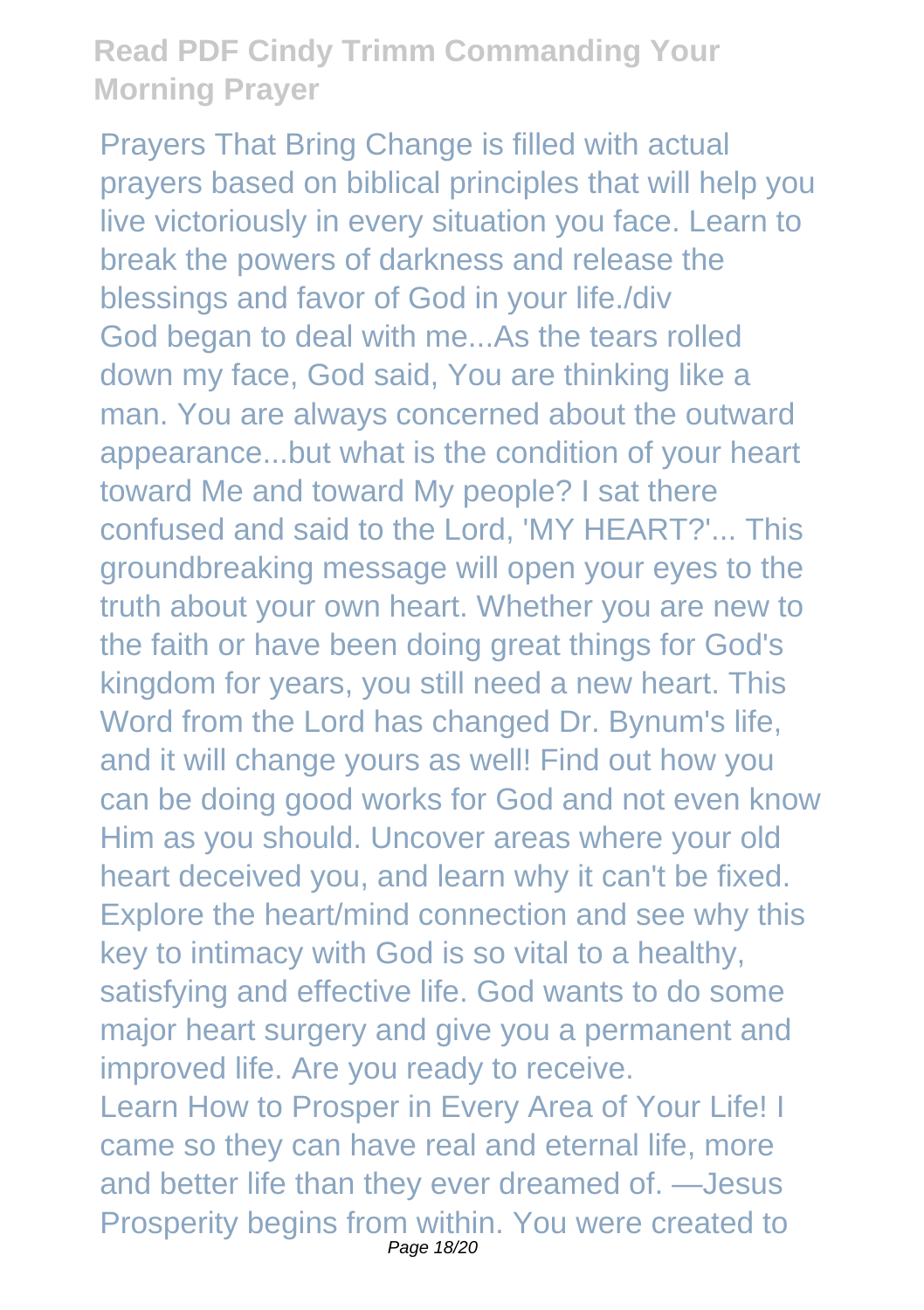enjoy prosperity on every level— from a rich spiritual and intellectual life, to a richness in your relationships and professional pursuits! The problem is that prosperity has often been reduced to a single measure: A dollar amount. Truth is, financial abundance is just one expression of what it means to live a rich life. Bestselling author and life empowerment specialist, Dr. Cindy Trimm, makes it clear that the abundant life described by Jesus is not only for everyone, but is available at any time. Abundance is a choice! The secret lies within your soul. Get ready to… Make daily choices that position you to fulfill your dreams Embrace prosperity in every area of your life: Spiritually, mentally, physically, relationally, vocationally, and financially. Discover the 40 key practices for living your most prosperous life A prosperous soul is your all-access pass to living a rich life. As your soul prospers, every area of your life will follow suit. Why wait? Start prospering today!

"The Prayer Warrior's Way" shows readers that God created people so He would have someone with whom He could communicate and share life. In this book, Command the Morning, Day and Night, we were given biblical counsel on how to take charge of our morning, day and night to control our environments. Commanding your morning, day or night is to exercise authority or giving command invested upon believers by God, to say what will Page 19/20